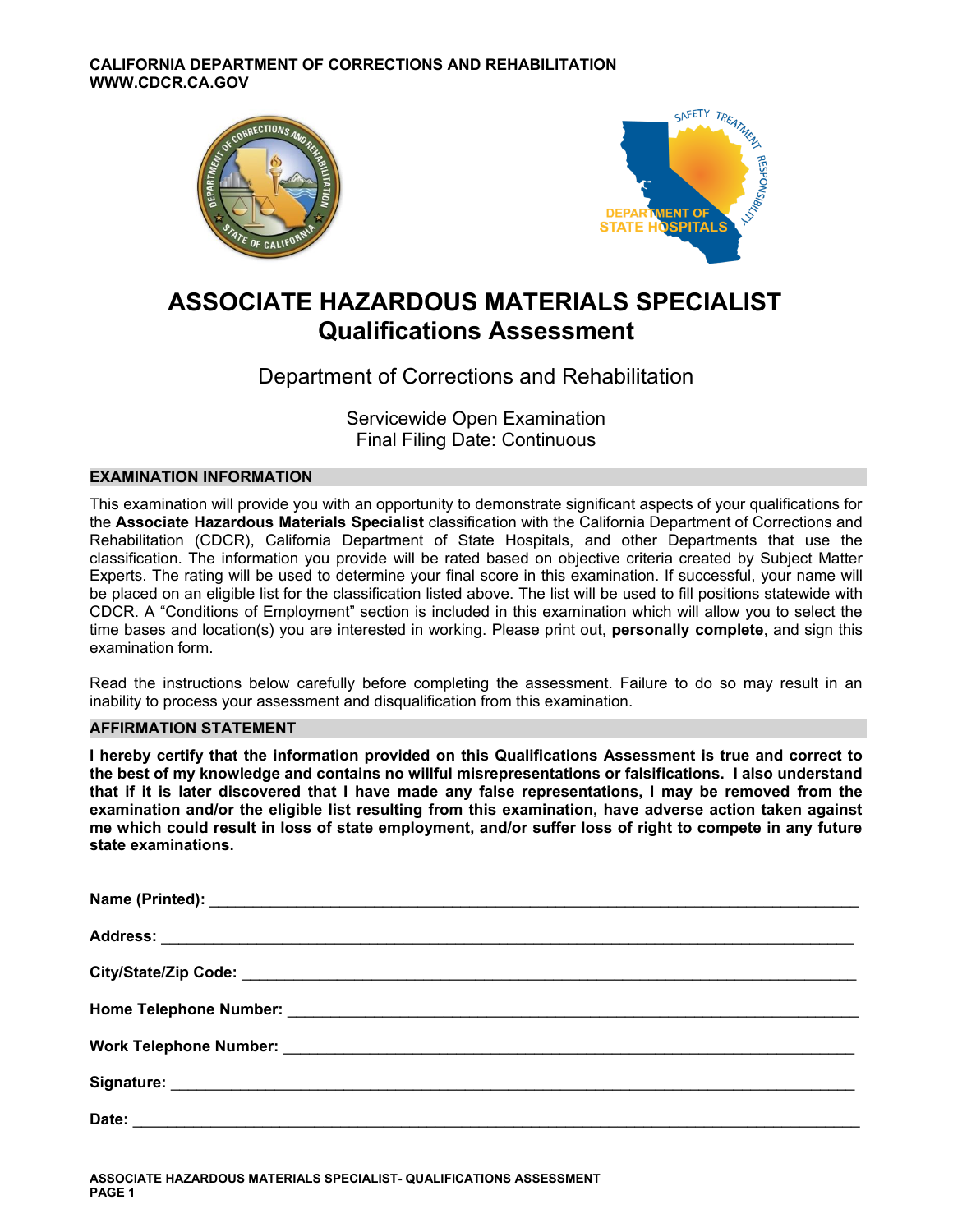# **FILING INSTRUCTIONS**

#### **All applicants must complete and submit the following examination materials:**

- [Examination Application \(STD. 678\)](https://jobs.ca.gov/pdf/STD678.pdf)
- Qualifications Assessment

#### By mail to:

**Department of Corrections and Rehabilitation Office of Workforce Planning P.O. Box 942883 Sacramento, CA 94283-0001** 

Or in person at:

**Department of Corrections and Rehabilitation 1515 S Street Sacramento, CA 95811-7243 Attn: Office of Workforce Planning, 101N** 

If you are personally delivering your application and Qualifications Assessment, you must do so between the hours of **8:00 a.m.** and **5:00 p.m.**, Monday through Friday, to the street address listed above.

### **NOTE:**

- All examination materials must have original signatures.
- Be sure your envelope has adequate postage if submitting via mail.
- Faxed or emailed copies will **NOT** be accepted under any circumstances.
- Make and keep a photocopy of the completed Qualifications Assessment for your records.

#### **GENERAL INSTRUCTIONS**

This Qualifications Assessment is the sole component of the examination. To obtain a position on the eligible list, a minimum score of 70% must be achieved. Therefore, please be sure to review and follow all instructions carefully as missing or incomplete information may result in disqualification or a lower score.

This examination is comprised of the following areas:

- Affirmation Statement (page 1)
- Filing Instructions / General Instructions (page 2)
- Prior State Employment / Conditions of Employment (pages 3 4)
- Rating Instructions (page 5)
- Knowledge & Experience Assessment (pages 6 12)
- Recruitment Questionnaire (pages 13 14)

# **YOUR RESPONSES ARE SUBJECT TO VERIFICATION**

Please keep in mind that all information provided on this Qualifications Assessment will be subject to verification at any time during the examination process, hiring process, and even after gaining employment. Anyone who misrepresents his/her experience will be subject to adverse consequences, which could include the following action(s):

- Removal from the examination process
- Removal from the eligible list / certification list
- Loss of State employment
- Loss of rights to compete in any future state examinations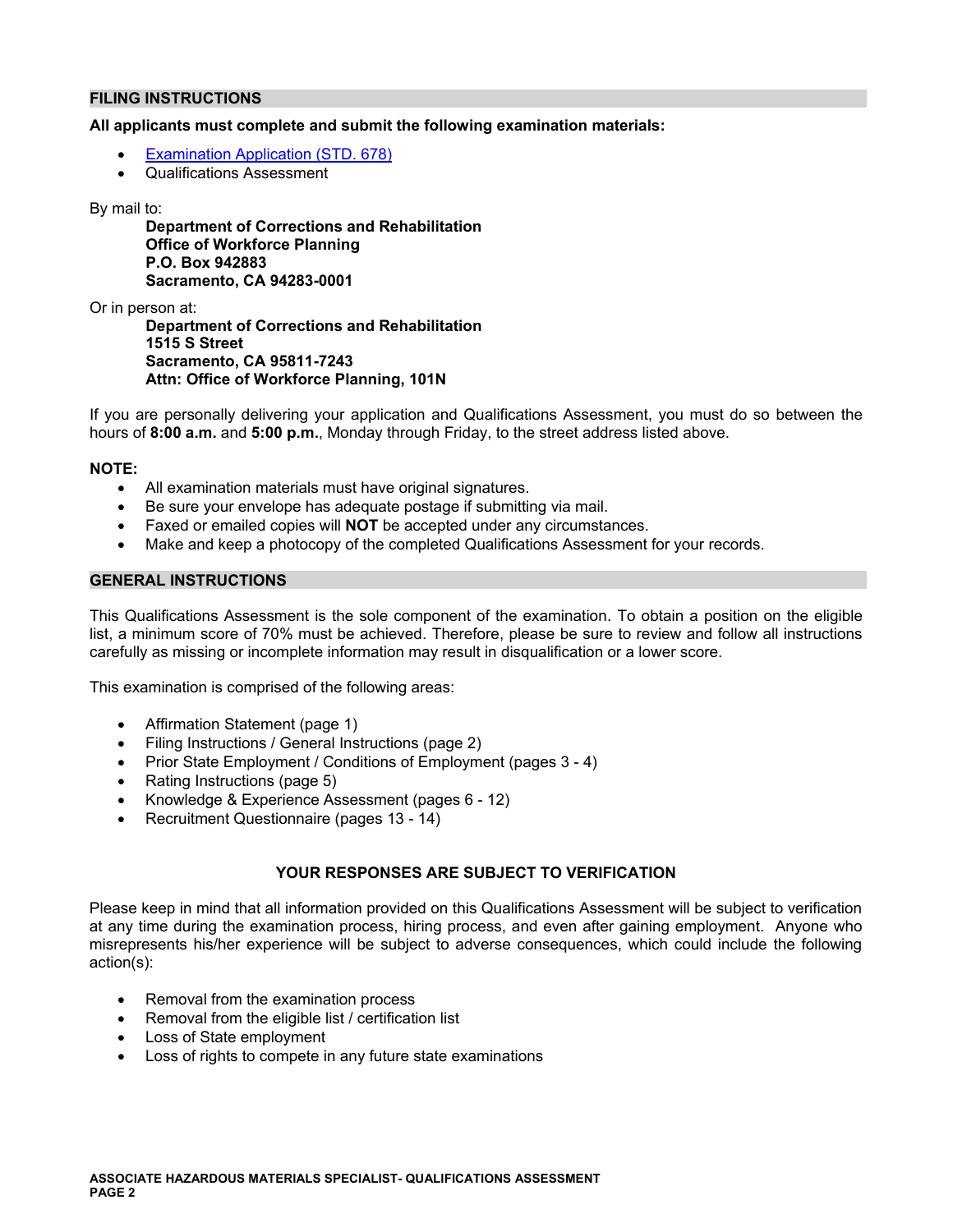## **PRIOR STATE EMPLOYMENT INFORMATION**

**Complete this next section ONLY if you have been previously dismissed from California State Civil Service employment by punitive action or as a result of disciplinary proceedings. IF THIS DOES NOT APPLY TO YOU, please skip this question.** 

**Do you have written permission from the California Department of Human Resources (CalHR) to take this examination?** 



**State Personnel Board, Rule 211 provides that a dismissed state employee may only participate in State Civil Service examinations if he/she has obtained prior consent from the State Personnel Board.** 

## **CONDITIONS OF EMPLOYMENT**

# **PLEASE MARK THE APPROPRIATE BOX(ES) OF YOUR CHOICE.**

If you are successful in this examination, your name will be placed on an active employment list and referred to fill vacancies Statewide according to the conditions you specify on this form.

# **TYPE OF APPOINTMENT YOU WILL ACCEPT**

Please mark the appropriate box(es) - you may check "(A) Any" if you are willing to accept any type of employment.

# ☐ **(D) Permanent Full-Time** ☐ **(R) Permanent Part-Time** ☐ **(K) Limited-Term Full-Time** ☐ **(A) Any**

If all are marked and you receive an appointment other than permanent full-time, your name will continue to be considered for permanent full-time positions.

# **LOCATION(S) YOU ARE WILLING TO WORK**

☐ **5 ANYWHERE IN THE STATE –** If this box is marked, no further selection is necessary

# **NORTHERN REGION**

- 
- 
- ☐ **Ama** ☐ 2300 **Mendocino County** 0300 **dor County** ☐ 4600 **Sierra County**
- 
- Mule Creek State Prison ☐ 2500 **Modoc County** ☐ 4700 **Siskiyou County**  Pine Grove Youth Conservation ☐ 2800 **Napa County** Camp ☐ 4800 **Solano County**
- ☐ 2900 **Nevada County**  California Medical Facility ☐ 0400 **Butte County**
- ☐ 0500 **Calaveras County**
- ☐ ☐ 4900 **Sonoma County** 3200 **Plumas County** ☐ 0600 **Colusa County**
- ☐ 0700 **Contra Costa County**  CSP, Sacramento ☐ 5200 **Tehama County**
- 
- 
- 
- 
- 
- □ 1700 Lake County **and Sounty** California Health Care Facility
- □ 1800 **Lassen County •** O.H. Close YCF<br>• California Correctional Center N.A. Chaderjian YCF
- California Correctional Center N.A. Chaderjian YCF
- High Desert State Prison
- 
- 
- 
- 
- 
- 
- □ 3100 **Placer County**
- 
- ☐ 3400 **Sacramento County** ☐ 5100 **Sutter County**
- 
- 
- ☐ 0800 **Del Norte County**  Folsom State Prison ☐ 5300 **Trinity County**  Pelican Bay State Prison Richard A. McGee Correctional Training Center ☐ 5500 – **Tuolumne County** ☐ 0900 – **El Dorado County**  Sierra Conservation Center

# ☐ 3800 – **San Francisco County** 1100 – **Glenn County** ☐

- ☐ 3900 **San Joaquin County** 1200 **Humboldt County** ☐
	- Deuel Vocational Institute ☐ 5800 **Yuba County**
	-
	-
	-
	-
- ☐ 0100 **Alameda County** ☐ 2100 **Marin County** ☐ 4100 **San Mateo County**
- □ 0200 Alpine County CSP, San Quentin <br>
□ 4500 **Shasta County** 
	-
	-
	-
	-
	-
	-
	-
	-
	-
	-
	-
	- ☐ 5700 **Yolo County**
	-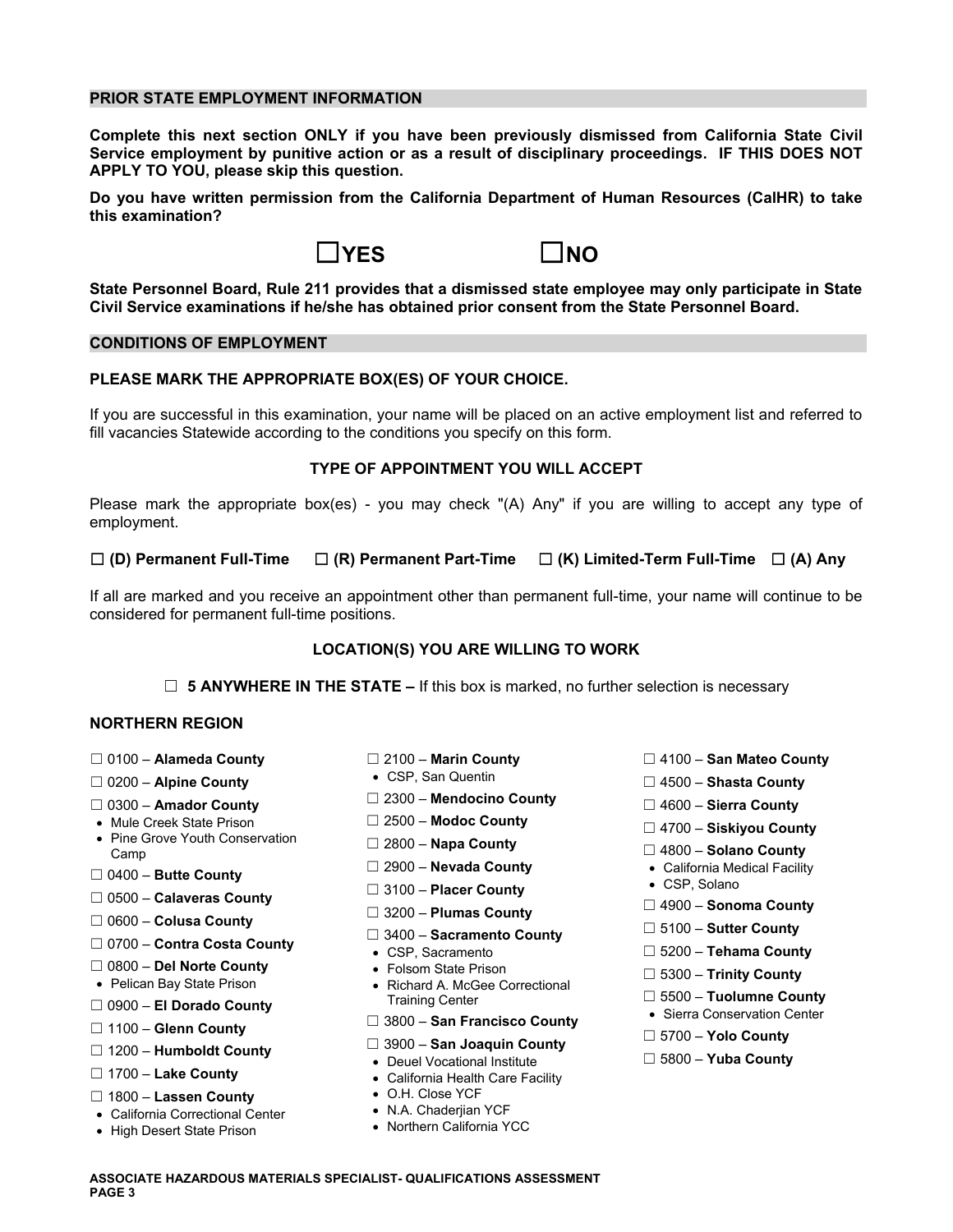# **CENTRAL REGION**

- 
- 
- 
- 
- 
- 
- 
- 
- 

- 
- 
- □ 1400 **Inyo County** <br>CA Substance Abuse Treatment **and County CA Substance Abuse Treatment Can Benito County** <br>Facility **COUNTY** Facility **COUNT** <p>■ 1500 – <b>Ken County</b></p>\n<p>■ 3500 – <b>San Benito County</b></p>\n<p>■ 3500 – <b>San Benito County</b></p>\n<p>■ 3500 – <b>San Benito County</b></p>\n<p>■ 3500 – <b>San Benito County</b></p>
	-
- Galifornia Correctional Institution North Cacility<br>• Kern Valley State Prison North Kern State Prison North Kern State Prison North Kern State Prison Nor<br>• North Kern State Prison North Kern State Prison N
	-
	-
	-
	-

- ☐ 1000 **Fresno County** ☐ 1600 **Kings County** ☐ 2700 **Monterey County**  Pleasant Valley State Prison Avenal State Prison Correctional Training Facility
	-
	-
- California City Correctional ☐ 2000 **Madera County** ☐ 4000 **San Luis Obispo** Facility Central Ca ifor a Wome s **County**  l ni n' California Correctional Institution
	-
	-
- Wasco State Prison **DEMILY COLL THE COUNTY ARE COUNTY** DEMILY ASSAUTED MATIPOSA County DEMILY AND DEMILY AND DEMILY AND DEMILY AND DEMILY AND DEMILY AND DEMILY AND DEMILY ARE COUNTY
	- ☐ 2400 **Merced County** ☐ 5000 **Stanislaus County**
	- ☐ 2600 **Mono County** ☐ 5400 **Tulare County**

### **SOUTHERN REGION**

- 
- 
- 
- □ 1900 Los Angeles County
- 
- □ 3000 Orange County **County County**
- 
- 
- 
- 
- ☐ 5600 **Ventura County**  CSP, Los Angeles County ☐ 3600 **San Bernardino** 
	- California Institution for Men
	- California Institution for Women

### **ADDRESS OR EMPLOYMENT CHANGES**

After list release, successful candidates may update any address and/or availability for employment preference information by accessing their [CalCareer Account](https://www.jobs.ca.gov/) [\(www.jobs.ca.gov](www.jobs.ca.gov)) on the California Department of Human Resources (CalHR) website or by notifying CDCR at the following address:

> California Department of Corrections and Rehabilitation Office of Workforce Planning P.O. Box 942883 Sacramento, CA 94283-0001 Attn: Certification Unit

- ☐ 1300 **Imperial County** ☐ 3300 **Riverside County** ☐ 3700 **San Diego County**
- Calipatria State Prison California Rehabilitation Center RJ Donovan Correctional Facility
	- Chuckawalla Valley State Prison <u>□</u> 4200 **Santa Barbara County**<br>■ Ironwood State Prison
		-
		-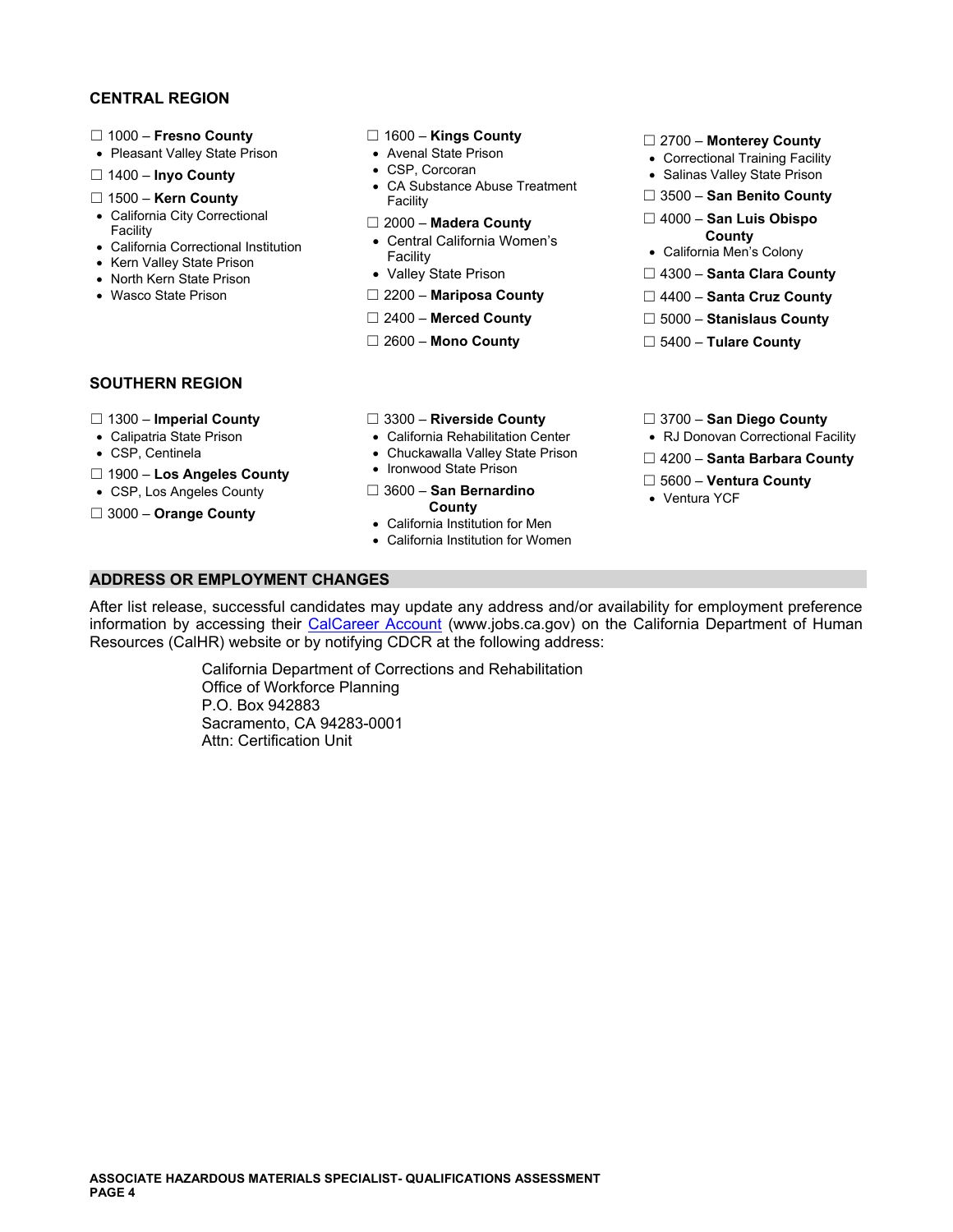## **RATING INSTRUCTIONS**

Rate your knowledge and experience performing specific job-related actions, using the rating scale(s) below.

Respond to each statement, beginning on the following page, by indicating how the statement applies to you. You are required to respond to every statement by marking one option for each of the two scales provided. Responses may not be changed or added once submitted to the Office of Workforce Planning. Missing responses will result in a lower score.

In responding to each statement, you may refer to your FORMAL EDUCATION, FORMAL TRAINING COURSES, and/or WORK EXPERIENCE whether paid or not paid.

# **SCALE #1 - KNOWLEDGE RELATED TO PERFORMING THIS ACTION**

#### **Extensive Knowledge**

I possess an expert knowledge level to the extent that I have effectively performed tasks related to this knowledge in the most difficult and complex situations **and** I have instructed others on specific aspects of this knowledge.

#### **Moderate Knowledge**

I possess an advanced knowledge level to the extent that I could effectively perform this task under the majority of circumstances or situations encountered.

#### **Basic Knowledge**

I possess a sufficient knowledge level that would allow me to perform this task successfully in routine situations.

#### **Limited Knowledge**

I have some knowledge of how to perform this task, but I may require additional instruction to apply my knowledge effectively.

#### **No Knowledge**

I have no knowledge of how to perform this task or what it may entail.

# **SCALE #2 - EXPERIENCE RELATED TO PERFORMING THIS ACTION**

#### **Extensive Experience**

I have more than 4 years of experience in regularly performing this action **and** I have instructed others on this specific action.

#### **Moderate Experience**

I have more than 3 years, but less than 4 years of experience performing this action **and** I can perform it independently.

#### **Basic Experience**

I have more than 2 years, but less than 3 years of experience performing this action **and** I have performed it regularly with minimal or no assistance.

#### **Limited Experience**

I have less than 2 years of experience in performing this action **and** I may require assistance for successful performance.

#### **No Experience**

I have never performed this action.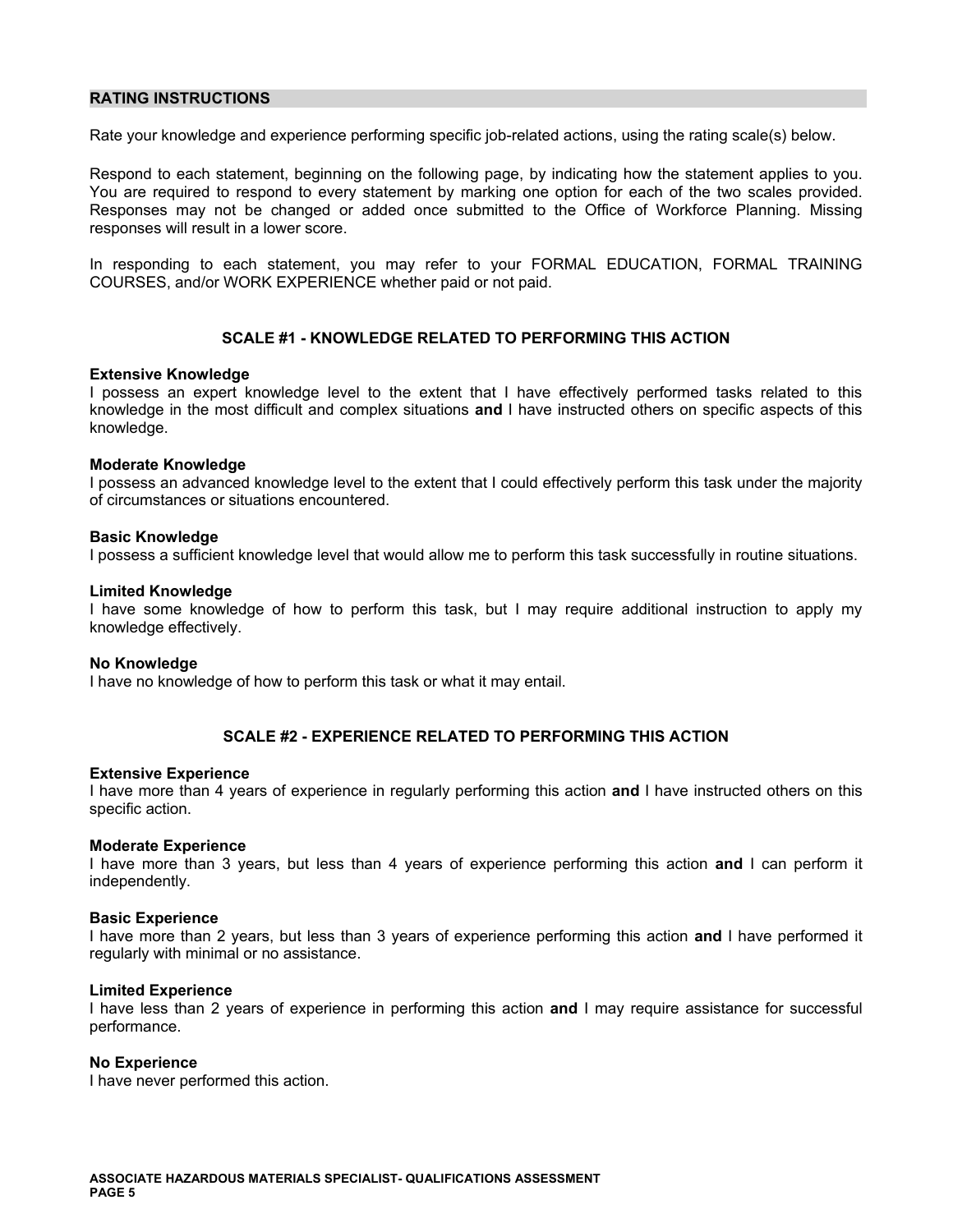| Identification/classification of hazardous materials and waste.<br>1.                |                                                                                                       |  |
|--------------------------------------------------------------------------------------|-------------------------------------------------------------------------------------------------------|--|
| Knowledge related to performing this action                                          | Experience related to performing this action                                                          |  |
| □ Extensive Knowledge                                                                | □ Extensive Experience                                                                                |  |
| □ Moderate Knowledge                                                                 | □ Moderate Experience                                                                                 |  |
| □ Basic Knowledge                                                                    | $\Box$ Basic Experience                                                                               |  |
| □ Limited Knowledge                                                                  | $\Box$ Limited Experience                                                                             |  |
| □ No Knowledge                                                                       | $\Box$ No Experience                                                                                  |  |
| 2.<br>Interaction with emergency responders related to hazardous substances release. |                                                                                                       |  |
| Knowledge related to performing this action                                          | <b>Experience related to performing this action</b>                                                   |  |
| □ Extensive Knowledge                                                                | $\Box$ Extensive Experience                                                                           |  |
| □ Moderate Knowledge                                                                 | □ Moderate Experience                                                                                 |  |
| □ Basic Knowledge                                                                    | □ Basic Experience                                                                                    |  |
| □ Limited Knowledge                                                                  | $\Box$ Limited Experience                                                                             |  |
| □ No Knowledge                                                                       | $\Box$ No Experience                                                                                  |  |
| Developing workplace guidelines for hazardous materials and waste.<br>3.             |                                                                                                       |  |
| Knowledge related to performing this action                                          | <b>Experience related to performing this action</b>                                                   |  |
| □ Extensive Knowledge                                                                | $\Box$ Extensive Experience                                                                           |  |
| □ Moderate Knowledge                                                                 | □ Moderate Experience                                                                                 |  |
| □ Basic Knowledge                                                                    | □ Basic Experience                                                                                    |  |
| $\Box$ Limited Knowledge                                                             | $\Box$ Limited Experience                                                                             |  |
| □ No Knowledge                                                                       | $\Box$ No Experience                                                                                  |  |
| Conduct hazardous material and waste audits/inspections to ensure compliance.<br>4.  |                                                                                                       |  |
| Knowledge related to performing this action                                          | Experience related to performing this action                                                          |  |
| □ Extensive Knowledge                                                                | $\Box$ Extensive Experience                                                                           |  |
| □ Moderate Knowledge                                                                 | □ Moderate Experience                                                                                 |  |
| $\Box$ Basic Knowledge                                                               | $\Box$ Basic Experience                                                                               |  |
| $\Box$ Limited Knowledge                                                             | $\Box$ Limited Experience                                                                             |  |
| □ No Knowledge                                                                       | $\Box$ No Experience                                                                                  |  |
| 5.<br>materials and waste requirements.                                              | Provide recommendations to facilities, sections, and/or divisions to ensure compliance with hazardous |  |
| Knowledge related to performing this action                                          | Experience related to performing this action                                                          |  |
| □ Extensive Knowledge                                                                | $\Box$ Extensive Experience                                                                           |  |
| □ Moderate Knowledge                                                                 | □ Moderate Experience                                                                                 |  |

- 
- ☐ Basic Knowledge ☐ Basic Experience
- 
- 
- 
- □ Moderate Experience
- 
- ☐ Limited Knowledge ☐ Limited Experience
- ☐ No Knowledge ☐ No Experience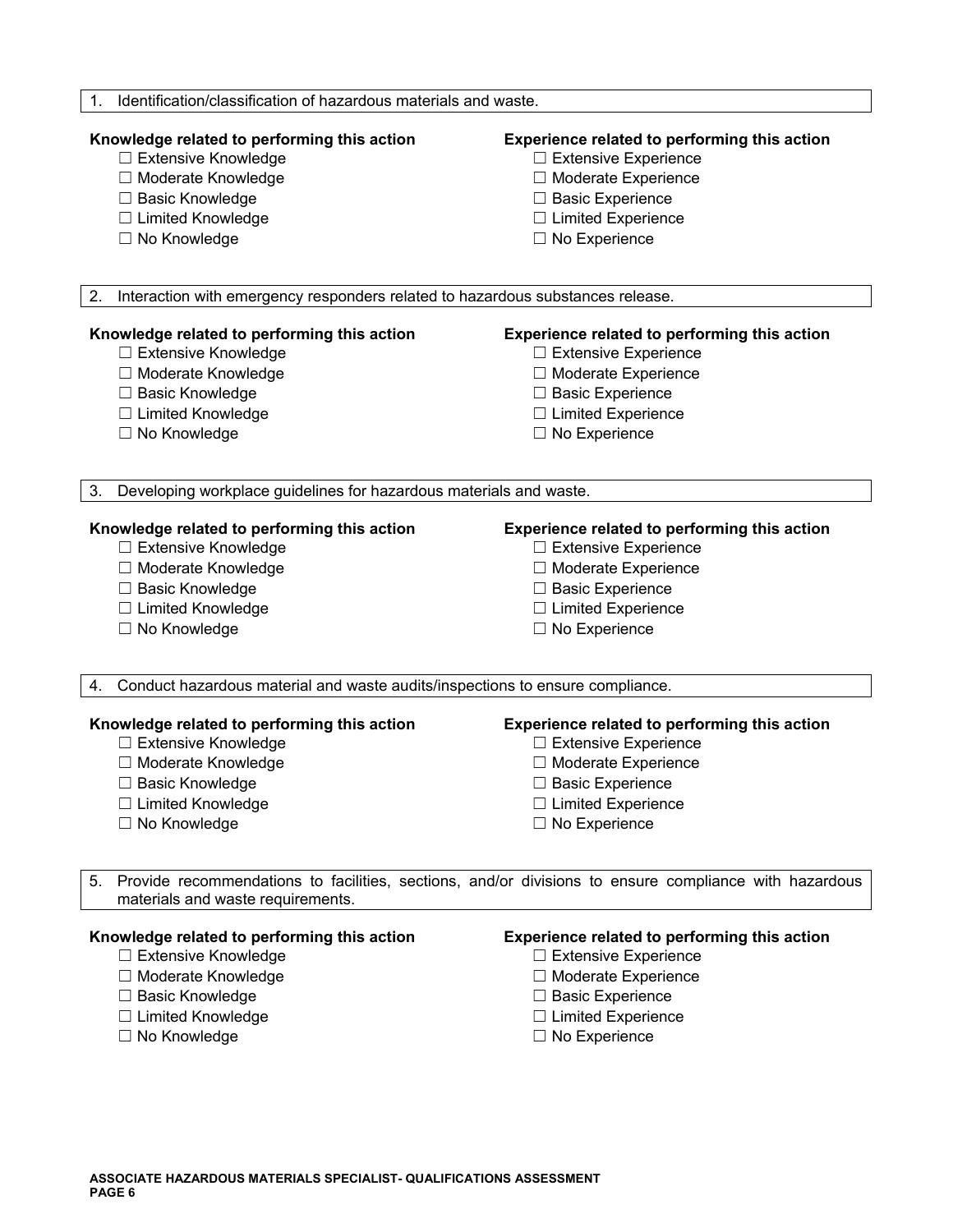| Review surveys/audits in maintaining compliance with hazardous materials and waste requirements.<br>6. |                                              |  |
|--------------------------------------------------------------------------------------------------------|----------------------------------------------|--|
| Knowledge related to performing this action                                                            | Experience related to performing this action |  |
| □ Extensive Knowledge                                                                                  | □ Extensive Experience                       |  |
| □ Moderate Knowledge                                                                                   | □ Moderate Experience                        |  |
| □ Basic Knowledge                                                                                      | □ Basic Experience                           |  |
| □ Limited Knowledge                                                                                    | $\Box$ Limited Experience                    |  |
| □ No Knowledge                                                                                         | $\Box$ No Experience                         |  |
| 7.<br>Update and maintain facility operating procedures.                                               |                                              |  |
| Knowledge related to performing this action                                                            | Experience related to performing this action |  |
| □ Extensive Knowledge                                                                                  | $\Box$ Extensive Experience                  |  |
| □ Moderate Knowledge                                                                                   | □ Moderate Experience                        |  |
| □ Basic Knowledge                                                                                      | $\Box$ Basic Experience                      |  |
| □ Limited Knowledge                                                                                    | $\Box$ Limited Experience                    |  |
| $\Box$ No Knowledge                                                                                    | $\Box$ No Experience                         |  |
| Develop facility procedures for hazardous substances release mitigation.<br>8.                         |                                              |  |
| Knowledge related to performing this action                                                            | Experience related to performing this action |  |
| □ Extensive Knowledge                                                                                  | □ Extensive Experience                       |  |
| □ Moderate Knowledge                                                                                   | □ Moderate Experience                        |  |
| □ Basic Knowledge                                                                                      | $\Box$ Basic Experience                      |  |
| □ Limited Knowledge                                                                                    | $\Box$ Limited Experience                    |  |
| □ No Knowledge                                                                                         | $\Box$ No Experience                         |  |
| Implement hazardous materials business plan requirements.<br>9.                                        |                                              |  |
| Knowledge related to performing this action                                                            | Experience related to performing this action |  |
| □ Extensive Knowledge                                                                                  | □ Extensive Experience                       |  |
| □ Moderate Knowledge                                                                                   | □ Moderate Experience                        |  |
| $\Box$ Basic Knowledge                                                                                 | $\Box$ Basic Experience                      |  |
| □ Limited Knowledge                                                                                    | $\Box$ Limited Experience                    |  |
| $\Box$ No Knowledge                                                                                    | $\Box$ No Experience                         |  |
| 10. Update programs associated with hazardous materials and waste.                                     |                                              |  |
| Knowledge related to performing this action                                                            | Experience related to performing this action |  |
| □ Extensive Knowledge                                                                                  | □ Extensive Experience                       |  |
| □ Moderate Knowledge                                                                                   | □ Moderate Experience                        |  |
| □ Basic Knowledge                                                                                      | $\Box$ Basic Experience                      |  |
| □ Limited Knowledge                                                                                    | $\Box$ Limited Experience                    |  |
| □ No Knowledge                                                                                         | $\Box$ No Experience                         |  |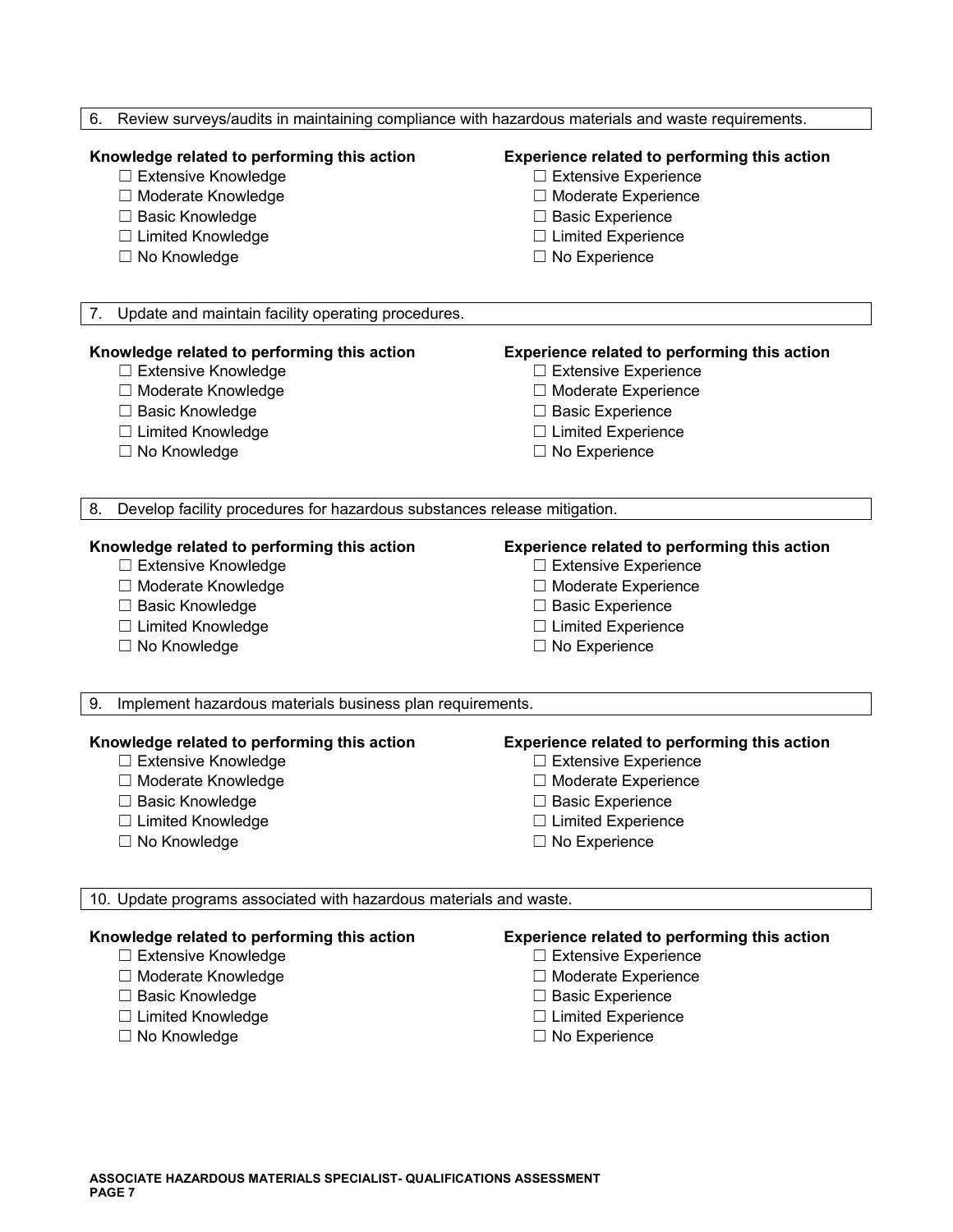| aimed at improving workplace safety.                                                         | 11. Workplace policies, procedures, and practices related to hazardous materials and waste management |
|----------------------------------------------------------------------------------------------|-------------------------------------------------------------------------------------------------------|
| Knowledge related to performing this action<br>□ Extensive Knowledge                         | Experience related to performing this action<br>$\Box$ Extensive Experience                           |
| □ Moderate Knowledge                                                                         | □ Moderate Experience                                                                                 |
| □ Basic Knowledge                                                                            | $\Box$ Basic Experience                                                                               |
| □ Limited Knowledge                                                                          | $\Box$ Limited Experience                                                                             |
| □ No Knowledge                                                                               | $\Box$ No Experience                                                                                  |
| 12. Effective communication with peers, contractors, local, and other governmental agencies. |                                                                                                       |
|                                                                                              |                                                                                                       |
| Knowledge related to performing this action                                                  | Experience related to performing this action                                                          |
| □ Extensive Knowledge                                                                        | □ Extensive Experience                                                                                |
| □ Moderate Knowledge                                                                         | □ Moderate Experience                                                                                 |
| □ Basic Knowledge                                                                            | □ Basic Experience                                                                                    |
| □ Limited Knowledge                                                                          | $\Box$ Limited Experience                                                                             |
| □ No Knowledge                                                                               | $\Box$ No Experience                                                                                  |
| 13. Serve as subject matter expert related to hazardous materials and waste.                 |                                                                                                       |
| Knowledge related to performing this action                                                  | Experience related to performing this action                                                          |
| □ Extensive Knowledge                                                                        | $\Box$ Extensive Experience                                                                           |
| □ Moderate Knowledge                                                                         | □ Moderate Experience                                                                                 |
| □ Basic Knowledge                                                                            | □ Basic Experience                                                                                    |
| □ Limited Knowledge                                                                          | $\Box$ Limited Experience                                                                             |
| $\Box$ No Knowledge                                                                          | $\Box$ No Experience                                                                                  |
| 14. Effective record keeping related to hazardous waste disposal and associated fees.        |                                                                                                       |
| Knowledge related to performing this action                                                  | Experience related to performing this action                                                          |
| □ Extensive Knowledge                                                                        | □ Extensive Experience                                                                                |
| $\Box$ Moderate Knowledge                                                                    | □ Moderate Experience                                                                                 |
| □ Basic Knowledge                                                                            | $\Box$ Basic Experience                                                                               |
| □ Limited Knowledge                                                                          | $\Box$ Limited Experience                                                                             |
| $\Box$ No Knowledge                                                                          | $\Box$ No Experience                                                                                  |
| 15. Hazardous materials contract management.                                                 |                                                                                                       |
| Knowledge related to performing this action                                                  | Experience related to performing this action                                                          |
| □ Extensive Knowledge                                                                        | $\Box$ Extensive Experience                                                                           |
| □ Moderate Knowledge                                                                         | $\Box$ Moderate Experience                                                                            |
| □ Basic Knowledge                                                                            | $\Box$ Basic Experience                                                                               |
| □ Limited Knowledge                                                                          | $\Box$ Limited Experience                                                                             |
| $\Box$ No Knowledge                                                                          | $\Box$ No Experience                                                                                  |
|                                                                                              |                                                                                                       |
|                                                                                              |                                                                                                       |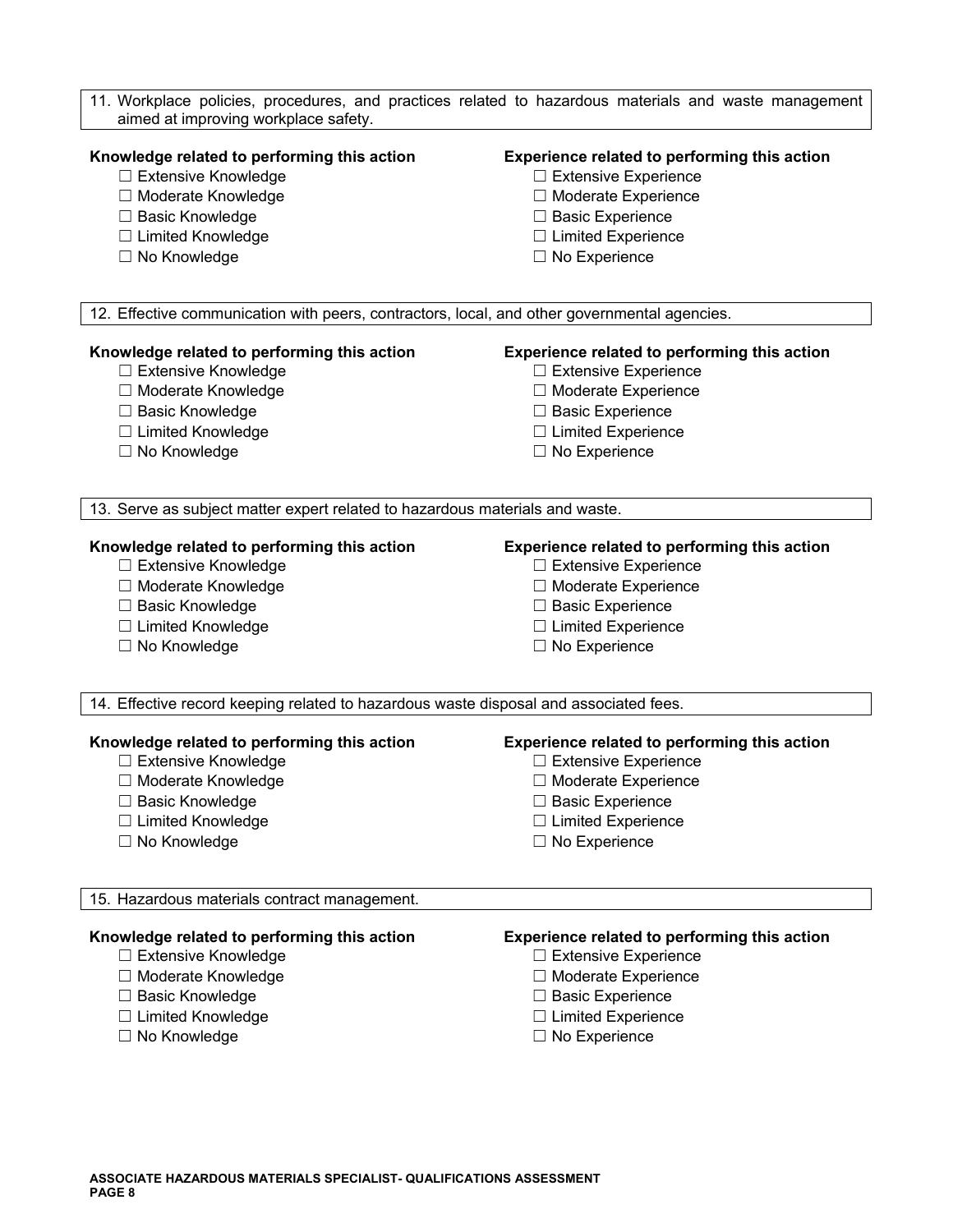| 16. Facility environmental quality permit compliance monitoring.                                                                         |                                                                                                                                                         |
|------------------------------------------------------------------------------------------------------------------------------------------|---------------------------------------------------------------------------------------------------------------------------------------------------------|
| Knowledge related to performing this action<br>□ Extensive Knowledge<br>□ Moderate Knowledge<br>□ Basic Knowledge<br>□ Limited Knowledge | Experience related to performing this action<br>$\Box$ Extensive Experience<br>□ Moderate Experience<br>□ Basic Experience<br>$\Box$ Limited Experience |
| □ No Knowledge                                                                                                                           | $\Box$ No Experience                                                                                                                                    |
| 17. Analysis of legislation, regulations, and policies related to hazardous materials and waste.                                         |                                                                                                                                                         |
|                                                                                                                                          |                                                                                                                                                         |
| Knowledge related to performing this action                                                                                              | Experience related to performing this action                                                                                                            |
| □ Extensive Knowledge                                                                                                                    | □ Extensive Experience                                                                                                                                  |
| □ Moderate Knowledge                                                                                                                     | □ Moderate Experience                                                                                                                                   |
| □ Basic Knowledge                                                                                                                        | □ Basic Experience                                                                                                                                      |
| □ Limited Knowledge                                                                                                                      | $\Box$ Limited Experience                                                                                                                               |
| □ No Knowledge                                                                                                                           | $\Box$ No Experience                                                                                                                                    |
| 18. Serve as a hazardous materials and waste team lead.                                                                                  |                                                                                                                                                         |
|                                                                                                                                          |                                                                                                                                                         |
| Knowledge related to performing this action                                                                                              | Experience related to performing this action                                                                                                            |
| □ Extensive Knowledge                                                                                                                    | □ Extensive Experience                                                                                                                                  |
| □ Moderate Knowledge                                                                                                                     | □ Moderate Experience                                                                                                                                   |
| □ Basic Knowledge                                                                                                                        | □ Basic Experience                                                                                                                                      |
| □ Limited Knowledge                                                                                                                      | $\Box$ Limited Experience                                                                                                                               |
| $\Box$ No Knowledge                                                                                                                      | $\Box$ No Experience                                                                                                                                    |
| 19. Develop hazardous materials and waste training lesson plans.                                                                         |                                                                                                                                                         |
| Knowledge related to performing this action                                                                                              | Experience related to performing this action                                                                                                            |
| □ Extensive Knowledge                                                                                                                    | $\Box$ Extensive Experience                                                                                                                             |
| □ Moderate Knowledge<br>$\Box$ Basic Knowledge                                                                                           | □ Moderate Experience<br>□ Basic Experience                                                                                                             |
| $\Box$ Limited Knowledge                                                                                                                 | $\Box$ Limited Experience                                                                                                                               |
| $\Box$ No Knowledge                                                                                                                      | $\Box$ No Experience                                                                                                                                    |
|                                                                                                                                          |                                                                                                                                                         |
| 20. Provide hazardous materials and waste training lesson plans.                                                                         |                                                                                                                                                         |
| Knowledge related to performing this action                                                                                              | Experience related to performing this action                                                                                                            |
| □ Extensive Knowledge                                                                                                                    | $\Box$ Extensive Experience                                                                                                                             |
| □ Moderate Knowledge                                                                                                                     | □ Moderate Experience                                                                                                                                   |
| □ Basic Knowledge                                                                                                                        | □ Basic Experience                                                                                                                                      |
| □ Limited Knowledge                                                                                                                      | $\Box$ Limited Experience                                                                                                                               |
| □ No Knowledge                                                                                                                           | $\Box$ No Experience                                                                                                                                    |
|                                                                                                                                          |                                                                                                                                                         |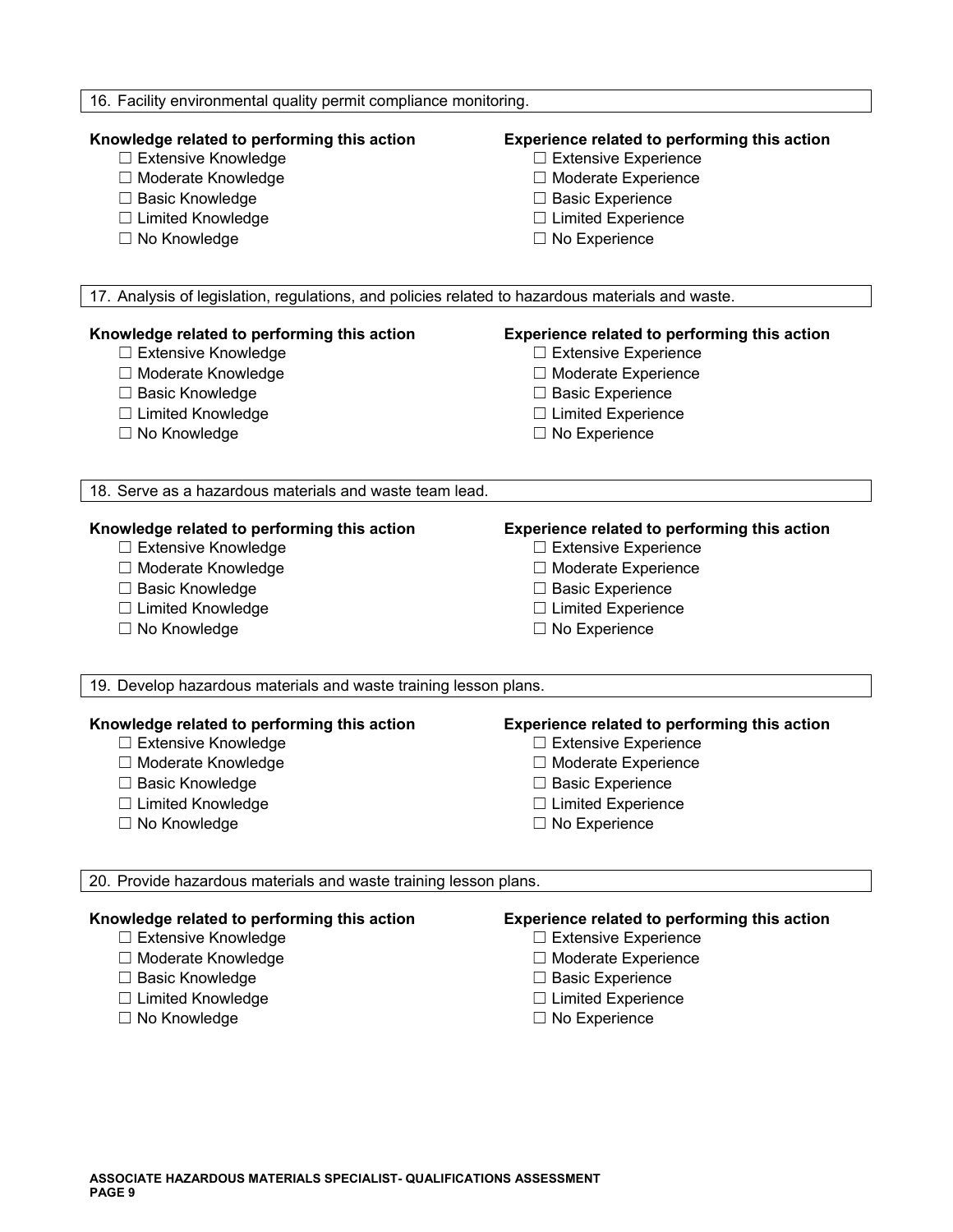| 21. Collect hazardous wastes from point of generation to the designated 90-Day storage area. |                                                                                    |  |
|----------------------------------------------------------------------------------------------|------------------------------------------------------------------------------------|--|
|                                                                                              |                                                                                    |  |
| Knowledge related to performing this action                                                  | Experience related to performing this action                                       |  |
| □ Extensive Knowledge                                                                        | $\Box$ Extensive Experience                                                        |  |
| □ Moderate Knowledge                                                                         | □ Moderate Experience                                                              |  |
| □ Basic Knowledge                                                                            | □ Basic Experience                                                                 |  |
| □ Limited Knowledge                                                                          | $\Box$ Limited Experience                                                          |  |
| □ No Knowledge                                                                               | $\Box$ No Experience                                                               |  |
| 22. Coordinate required hazardous waste removal from the workplace.                          |                                                                                    |  |
|                                                                                              |                                                                                    |  |
| Knowledge related to performing this action                                                  | <b>Experience related to performing this action</b>                                |  |
| □ Extensive Knowledge                                                                        | $\Box$ Extensive Experience                                                        |  |
| □ Moderate Knowledge                                                                         | □ Moderate Experience                                                              |  |
| □ Basic Knowledge                                                                            | □ Basic Experience                                                                 |  |
| □ Limited Knowledge                                                                          | $\Box$ Limited Experience                                                          |  |
| $\Box$ No Knowledge                                                                          | $\Box$ No Experience                                                               |  |
| 23. Develop service procurement documents.                                                   |                                                                                    |  |
|                                                                                              |                                                                                    |  |
| Knowledge related to performing this action                                                  | Experience related to performing this action                                       |  |
| □ Extensive Knowledge                                                                        | $\Box$ Extensive Experience                                                        |  |
| □ Moderate Knowledge                                                                         | □ Moderate Experience                                                              |  |
| □ Basic Knowledge                                                                            | □ Basic Experience                                                                 |  |
| □ Limited Knowledge                                                                          | $\Box$ Limited Experience                                                          |  |
| □ No Knowledge                                                                               | $\Box$ No Experience                                                               |  |
| 24. Develop materials procurement documents.                                                 |                                                                                    |  |
|                                                                                              |                                                                                    |  |
| Knowledge related to performing this action<br>□ Extensive Knowledge                         | <b>Experience related to performing this action</b><br>$\Box$ Extensive Experience |  |
| □ Moderate Knowledge                                                                         | □ Moderate Experience                                                              |  |
| □ Basic Knowledge                                                                            | $\Box$ Basic Experience                                                            |  |
| □ Limited Knowledge                                                                          | $\Box$ Limited Experience                                                          |  |
| □ No Knowledge                                                                               | $\Box$ No Experience                                                               |  |
|                                                                                              |                                                                                    |  |
| 25. Maintain constant tool, key, and lock control.                                           |                                                                                    |  |
| Knowledge related to performing this action                                                  |                                                                                    |  |
| □ Extensive Knowledge                                                                        | <b>Experience related to performing this action</b><br>$\Box$ Extensive Experience |  |
| □ Moderate Knowledge                                                                         | □ Moderate Experience                                                              |  |
| □ Basic Knowledge                                                                            | $\Box$ Basic Experience                                                            |  |
| □ Limited Knowledge                                                                          | $\Box$ Limited Experience                                                          |  |
| □ No Knowledge                                                                               | $\Box$ No Experience                                                               |  |
|                                                                                              |                                                                                    |  |
|                                                                                              |                                                                                    |  |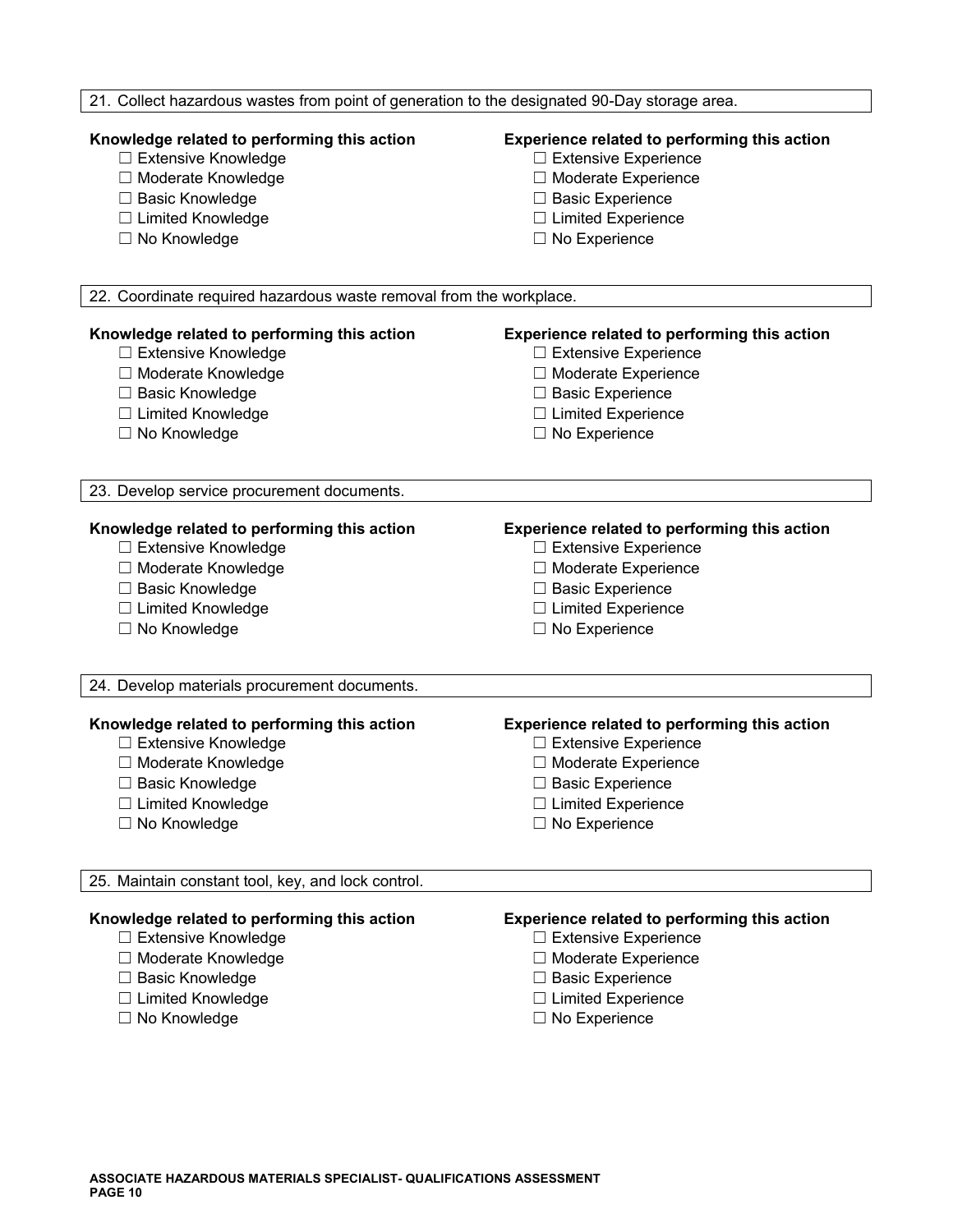| 26. Oversee facility hazardous materials and waste workers.                                                                                                |                                                                                                                                                                                 |
|------------------------------------------------------------------------------------------------------------------------------------------------------------|---------------------------------------------------------------------------------------------------------------------------------------------------------------------------------|
| Knowledge related to performing this action<br>□ Extensive Knowledge<br>□ Moderate Knowledge<br>□ Basic Knowledge<br>□ Limited Knowledge<br>□ No Knowledge | Experience related to performing this action<br>$\Box$ Extensive Experience<br>□ Moderate Experience<br>□ Basic Experience<br>$\Box$ Limited Experience<br>$\Box$ No Experience |
| 27. Hazardous materials and waste investigation.                                                                                                           |                                                                                                                                                                                 |
| Knowledge related to performing this action                                                                                                                | Experience related to performing this action                                                                                                                                    |
| □ Extensive Knowledge                                                                                                                                      | $\Box$ Extensive Experience                                                                                                                                                     |
| □ Moderate Knowledge                                                                                                                                       | □ Moderate Experience                                                                                                                                                           |
| □ Basic Knowledge                                                                                                                                          | □ Basic Experience                                                                                                                                                              |
| □ Limited Knowledge                                                                                                                                        | $\Box$ Limited Experience                                                                                                                                                       |
| □ No Knowledge                                                                                                                                             | $\Box$ No Experience                                                                                                                                                            |
| regulations and laws to disseminate information.                                                                                                           | 28. Participate in seminars, training, and public meetings to maintain current certifications and knowledge of                                                                  |
| Knowledge related to performing this action                                                                                                                | Experience related to performing this action                                                                                                                                    |
| □ Extensive Knowledge                                                                                                                                      | $\Box$ Extensive Experience                                                                                                                                                     |
| □ Moderate Knowledge                                                                                                                                       | □ Moderate Experience                                                                                                                                                           |
| □ Basic Knowledge                                                                                                                                          | □ Basic Experience                                                                                                                                                              |
| □ Limited Knowledge                                                                                                                                        | $\Box$ Limited Experience                                                                                                                                                       |
| □ No Knowledge                                                                                                                                             | $\Box$ No Experience                                                                                                                                                            |
| 29. Development of facility budget projections.                                                                                                            |                                                                                                                                                                                 |
| Knowledge related to performing this action                                                                                                                | Experience related to performing this action                                                                                                                                    |
| □ Extensive Knowledge                                                                                                                                      | □ Extensive Experience                                                                                                                                                          |
| □ Moderate Knowledge                                                                                                                                       | □ Moderate Experience                                                                                                                                                           |
| <b>Basic Knowledge</b>                                                                                                                                     | $\Box$ Basic Experience                                                                                                                                                         |
| □ Limited Knowledge                                                                                                                                        | <b>Limited Experience</b>                                                                                                                                                       |
| □ No Knowledge                                                                                                                                             | $\Box$ No Experience                                                                                                                                                            |
| 30. Following facility policies related to escorting vendors, contractors, and regulators.                                                                 |                                                                                                                                                                                 |
| Knowledge related to performing this action                                                                                                                | Experience related to performing this action                                                                                                                                    |
| □ Extensive Knowledge                                                                                                                                      | $\Box$ Extensive Experience                                                                                                                                                     |
| □ Moderate Knowledge                                                                                                                                       | □ Moderate Experience                                                                                                                                                           |
| □ Basic Knowledge                                                                                                                                          | □ Basic Experience                                                                                                                                                              |
| □ Limited Knowledge                                                                                                                                        | □ Limited Experience                                                                                                                                                            |

☐ No Knowledge ☐ No Experience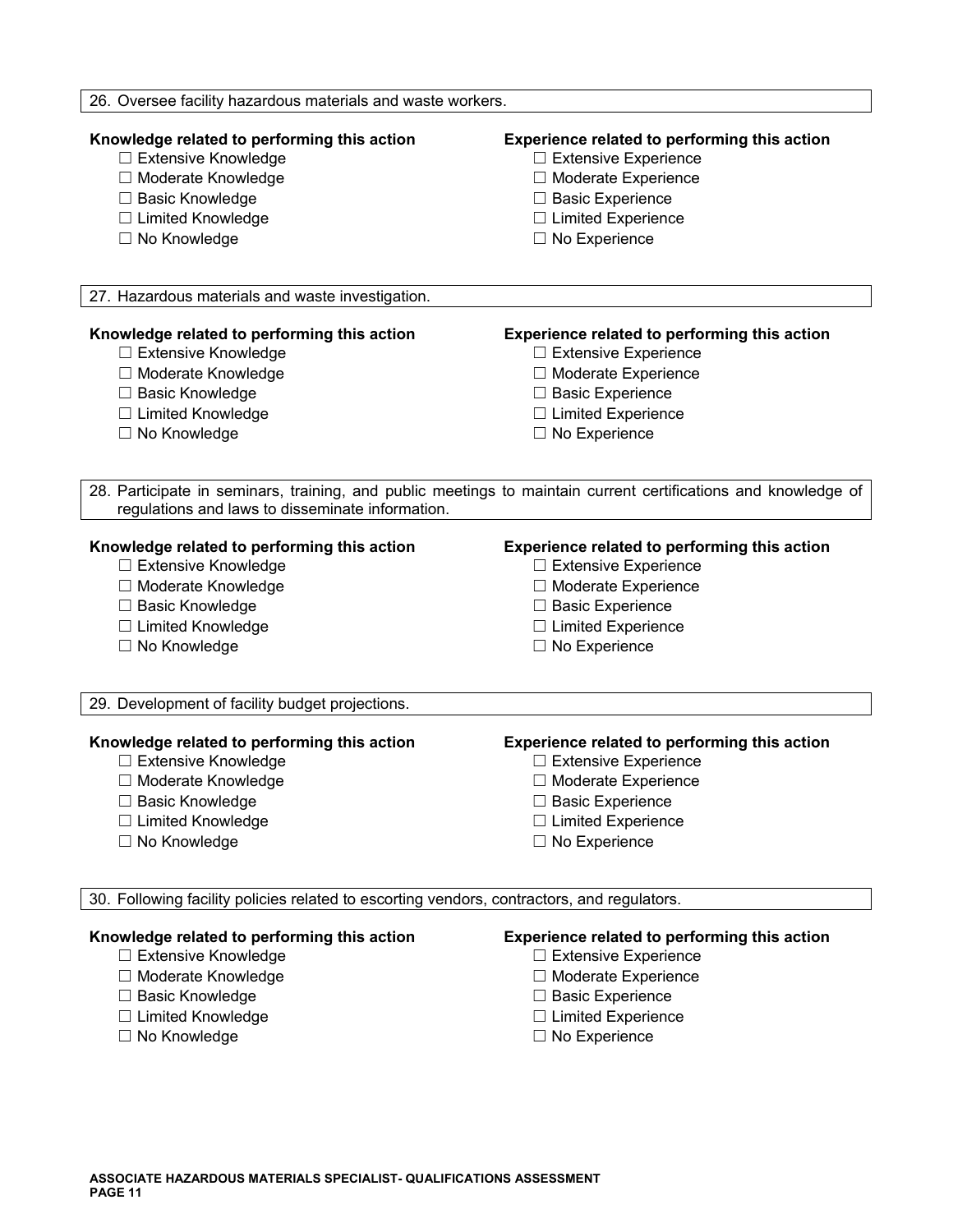### 31. Prepare complex reports related to hazardous materials and waste management.

# **Knowledge related to performing this action Experience related to performing this action**

- ☐ Extensive Knowledge ☐ Extensive Experience
- ☐ Moderate Knowledge ☐ Moderate Experience
- ☐ Basic Knowledge ☐ Basic Experience
- ☐ Limited Knowledge ☐ Limited Experience
- 

- 
- 
- 
- 
- ☐ No Knowledge ☐ No Experience

32. Identification of hazardous materials and waste associated with training, labeling, inventory control, and waste minimization.

#### **Knowledge related to performing this action Experience related to performing this action**

- 
- ☐ Moderate Knowledge ☐ Moderate Experience
- ☐ Basic Knowledge ☐ Basic Experience
- ☐ Limited Knowledge ☐ Limited Experience
- 

- ☐ Extensive Knowledge ☐ Extensive Experience
	-
	-
	-
- ☐ No Knowledge ☐ No Experience

33. Classification of hazardous materials and waste in support of emergency response.

- ☐ Extensive Knowledge ☐ Extensive Experience
- 
- ☐ Basic Knowledge ☐ Basic Experience
- ☐ Limited Knowledge ☐ Limited Experience
- ☐ No Knowledge ☐ No Experience

# **Knowledge related to performing this action Experience related to performing this action**

- 
- ☐ Moderate Knowledge ☐ Moderate Experience
	-
	-
	-

34. Following workplace guidelines for hazardous materials and waste.

#### **Knowledge related to performing this action Experience related to performing this action**

- 
- ☐ Moderate Knowledge ☐ Moderate Experience
- 
- 
- 

- ☐ Extensive Knowledge ☐ Extensive Experience
	-
- ☐ Basic Knowledge ☐ Basic Experience
- ☐ Limited Knowledge ☐ Limited Experience
- ☐ No Knowledge ☐ No Experience

### **THIS CONCLUDES THE EXAMINATION**

**REVISION DATE:** 5/4/2021 - AL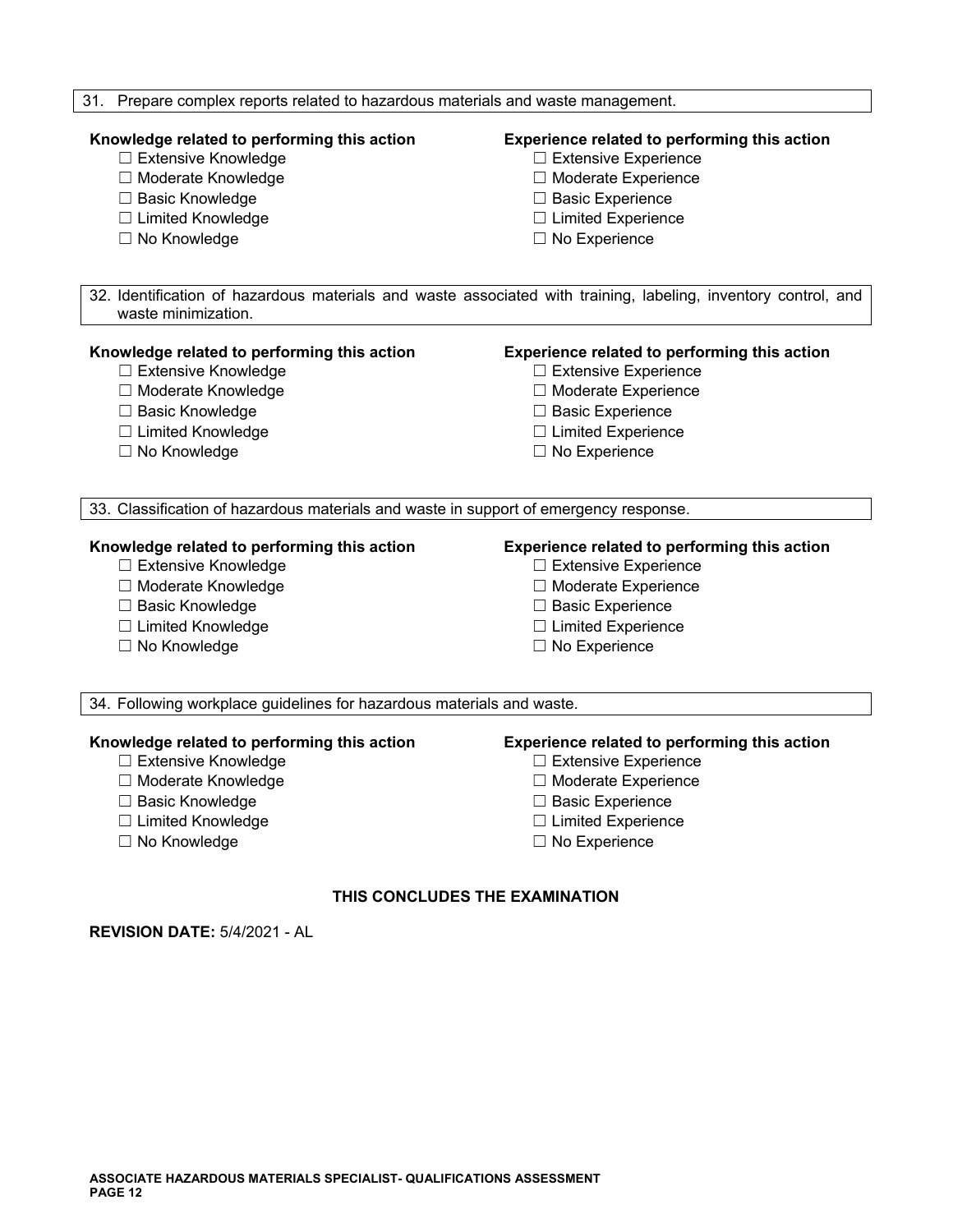# **RECRUITMENT QUESTIONNAIRE**

Applicants are asked to voluntarily provide the information below. The following data will be used for statistical data gathering and reporting purposes. This questionnaire will be separated from the examination and this information will not be used in any employment decisions.

# **GENDER**

- ☐ Male
- ☐ Female
- ☐ Non-binary

# **RACE AND ETHNICITY**

Check **one** box that best describes your race or ethnicity.

- ☐ Black or African American ☐ Multiple Asian\*\* ☐ Multiple Pacific Islander\*\*\*
- ☐ American Indian or Alaska ☐ Indian ☐ Guamanian Native ☐ Cambodian ☐ Hawaiian
- ☐ Hispanic or Latino (alone or ☐ Chinese ☐ Samoan in combination with any other race) ☐ Filipino ☐ Other Pacific Islander
- 
- ☐ Multiple Races\* ☐ Korean
- 
- 
- 
- 
- 
- ☐ White ☐ Japanese
	-
	- ☐ Laotian
	- ☐ Vietnamese
	- ☐ Other Asian

# **ASIAN PACIFIC ISLANDER**

- 
- 
- 
- 
- 

\*If you identify with more than one race that is Non-Hispanic or Latino, select Multiple Races.

\*\*If you identify with more than one Asian ethnicity, select Multiple Asian.

\*\*\*If you identify with more than one Pacific Islander ethnicity, select Multiple Pacific Islander.

# **AUTHORITIES**

Government Code sections 8310.5, 19705, 19790, 19792(h) and California Code of Regulations, Title 2, sections 599.980, 11013(b) authorize the State of California to collect demographic information on job applicants and exam participants for analysis and statistical purposes.

# **CONTINUE TO NEXT PAGE TO COMPLETE RECRUITMENT QUESTIONNAIRE**